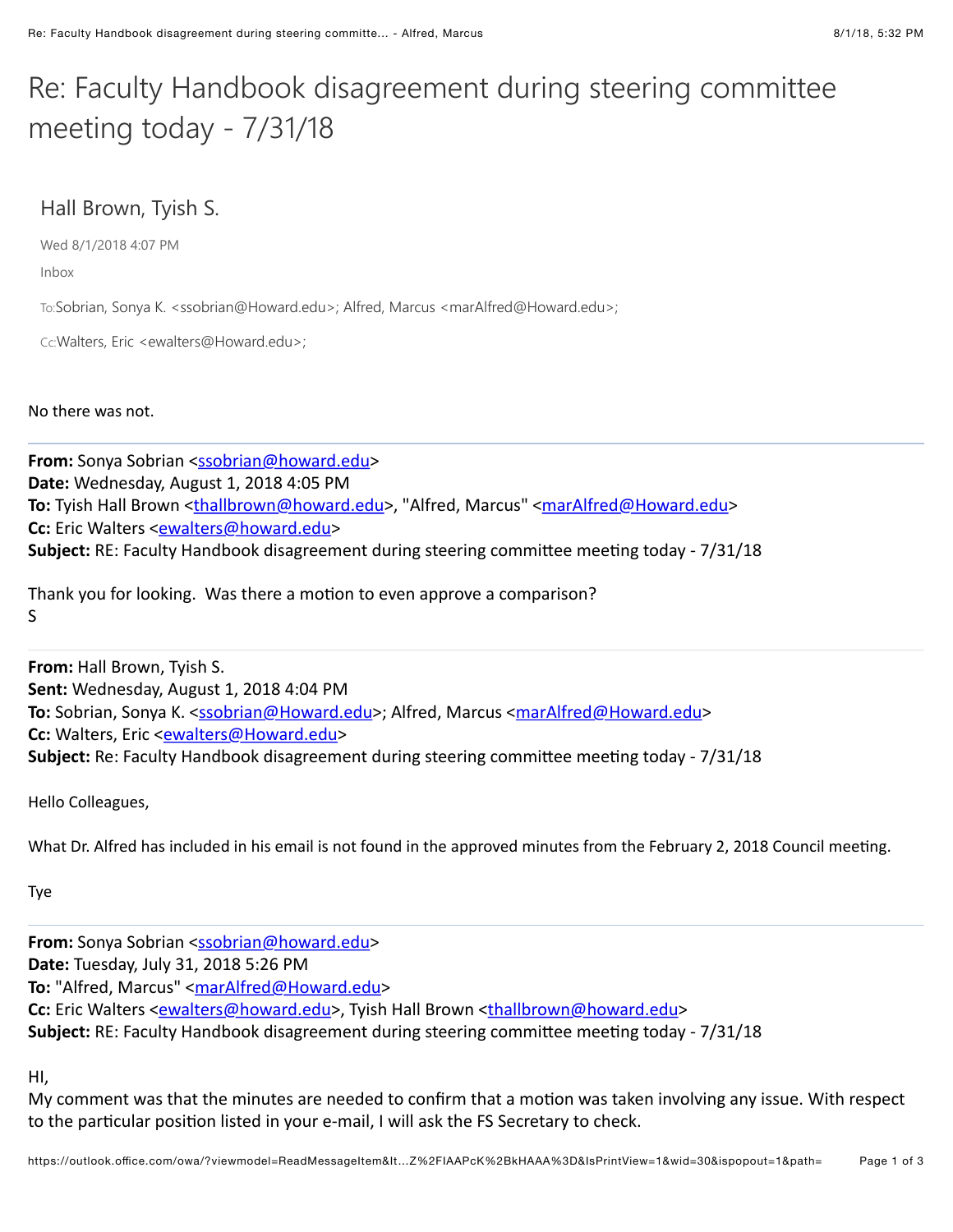Sincerely, Sonya

## **From: Alfred, Marcus**

**Sent:** Tuesday, July 31, 2018 4:21 PM **To:** Sobrian, Sonya K. <[ssobrian@Howard.edu](mailto:ssobrian@Howard.edu)>

Cc: Broome, Carolyn W. <[cbroome@Howard.edu>](mailto:cbroome@Howard.edu); Carr, Gregory <[gcarr@Howard.edu](mailto:gcarr@Howard.edu)>; King, Eleanor M. <[emking@Howard.edu](mailto:emking@Howard.edu)>; Smith, Sonya T. [<ssmith@Howard.edu>](mailto:ssmith@Howard.edu); Tharakan, John P. <itharakan@Howard.edu>; Walters, Eric <[ewalters@Howard.edu>](mailto:ewalters@Howard.edu); Byerly, Carolyn M. <[cbyerly@Howard.edu>](mailto:cbyerly@Howard.edu); Douglas, Dominique <[dominique.douglas1@Howard.edu](mailto:dominique.douglas1@Howard.edu)>; Allard, Joanne S. <[joanne.allard@Howard.edu](mailto:joanne.allard@Howard.edu)>; O'Neil, Jahn N. <[jahn.oneil@Howard.edu>](mailto:jahn.oneil@Howard.edu); Tibbits, Mercedes V. <mtibbits@howard.edu>; Middendorf III, George A. <[gmiddendorf@Howard.edu>](mailto:gmiddendorf@Howard.edu); Broome Jr, Taft H <[tbroome@Howard.edu>](mailto:tbroome@Howard.edu); ECHOLS, MARSHA A <[mechols@law.howard.edu](mailto:mechols@law.howard.edu)>; Karavatas, Spiridon G. <[skaravatas@Howard.edu>](mailto:skaravatas@Howard.edu); Graham, Lennox A. <[lennox.graham@Howard.edu](mailto:lennox.graham@Howard.edu)>; Kelly, Lynne J. <[ljkelly@Howard.edu>](mailto:ljkelly@Howard.edu); Malek, Abbas [<amalek@Howard.edu](mailto:amalek@Howard.edu)>; Sturgis, Ingrid <[ISturgis@Howard.edu](mailto:ISturgis@Howard.edu)>; Farquharson, Andre' A. <[afarquharson@Howard.edu](mailto:afarquharson@Howard.edu)>; Melbourne, Bertram L. <br elbourne@Howard.edu>; Harrison, Renee [<renee.harrison@Howard.edu](mailto:renee.harrison@Howard.edu)>; Al Uqdah, Shareefah N <[shareefah.aluqdah@Howard.edu](mailto:shareefah.aluqdah@Howard.edu)>; jeanbaileyphd@aol.com; Mosleh, Mohsen <[mmosleh@Howard.edu>](mailto:mmosleh@Howard.edu); Rogers, William <[srogers@law.howard.edu>](mailto:srogers@law.howard.edu); Davila-Garcia, Martha I. <mdavila-garcia@Howard.edu>; Kumar, Krishna <[kkumar@Howard.edu](mailto:kkumar@Howard.edu)>; Majied, Kamilah F. [<kmajied@Howard.edu>](mailto:kmajied@Howard.edu); Liu, Meirong [<meirong.liu@Howard.edu](mailto:meirong.liu@Howard.edu)>; Hall Brown, Tyish S. <[thallbrown@Howard.edu](mailto:thallbrown@Howard.edu)>; christicunningham@gmail.com; Austin, Michael L. <michael.austin@Howard.edu>; Hinds, Jay-Paul [<jaypaul.hinds@Howard.edu](mailto:jaypaul.hinds@Howard.edu)>; Rogers, William <[srogers@law.howard.edu>](mailto:srogers@law.howard.edu); [erica.southerland@howard.edu;](mailto:erica.southerland@howard.edu) Kavoossi, Masoud [<mkavoossi@Howard.edu>](mailto:mkavoossi@Howard.edu) **Subject:** Faculty Handbook disagreement during steering committee meeting today - 7/31/18

Good afternoon Dr. Sobrian:

I just wanted to confirm what you said in the steering committee meeting today regarding a position that was adopted by the council during the council meeting of  $2/2/18$ .

You said in the meeting today that "the position wasn't in the minutes, so it didn't happen."

Please correct me if I am wrong. The position we are discussing is the following:

## *12.Handbook*